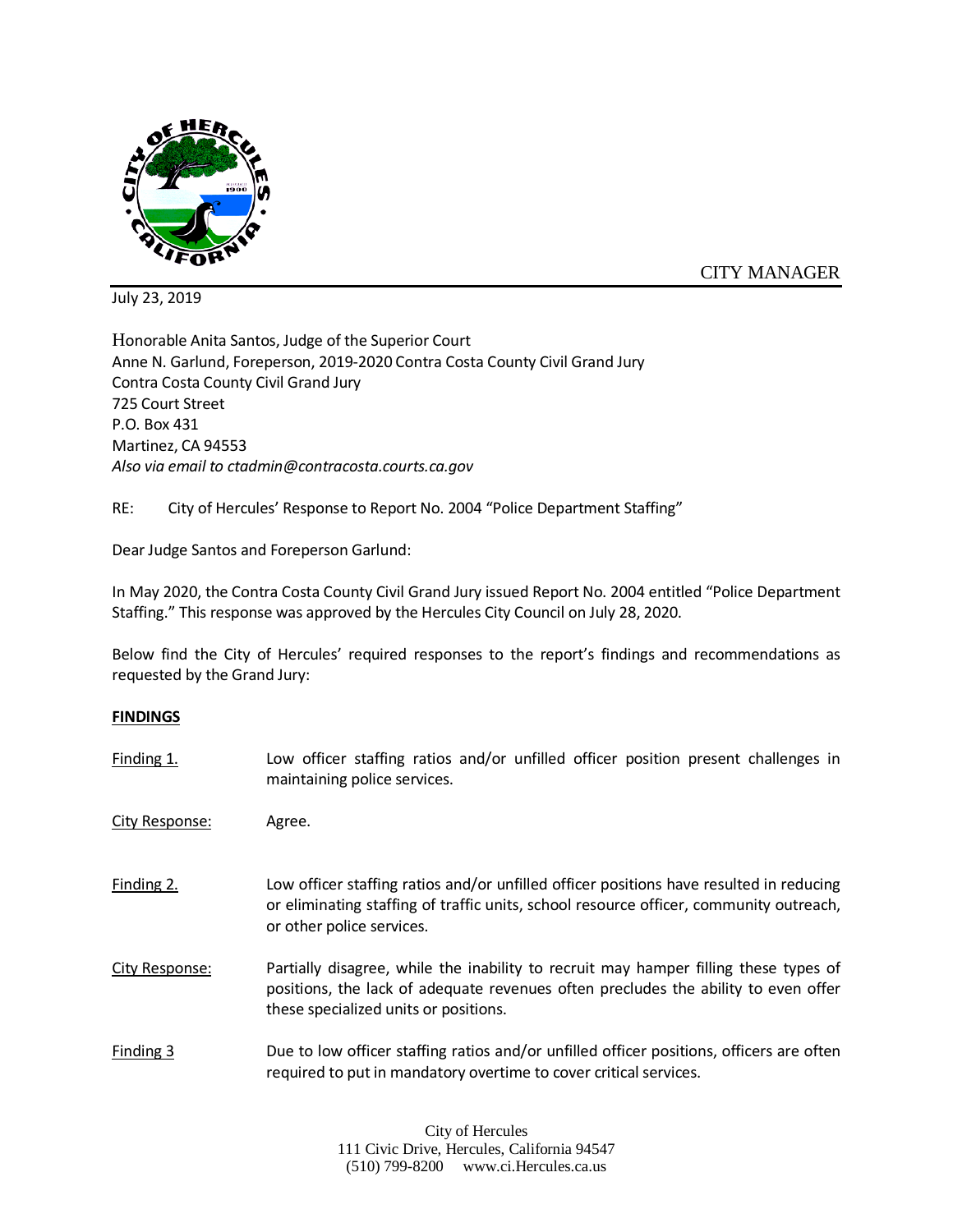| City Response:        | Agree.                                                                                                                                                                                                                   |
|-----------------------|--------------------------------------------------------------------------------------------------------------------------------------------------------------------------------------------------------------------------|
| Finding 4.            | Mandatory overtime can lead to officer stress, which creates retention challenges.                                                                                                                                       |
| <b>City Response:</b> | Agree.                                                                                                                                                                                                                   |
| Finding 5:            | Low officer staffing ratios and/or unfilled officer positions may contribute to<br>increased average response times for Priority 1 (emergency) calls.                                                                    |
| City Response:        | Agree.                                                                                                                                                                                                                   |
| Finding 6:            | Recruiting officers is challenging due to fewer applicants who meet the required<br>hiring standards and complete the rigorous testing process.                                                                          |
| City Response:        | Agree.                                                                                                                                                                                                                   |
| Finding 7:            | Negative perceptions of policing and the availability of less dangerous job<br>opportunities contribute to fewer applicants for law enforcement positions.                                                               |
| <b>City Response:</b> | Agree.                                                                                                                                                                                                                   |
| Finding 8:            | Each Contra Costa police agency (except those that contract with the Sheriff's Office)<br>conducts its own recruiting program to attract potential positions.                                                            |
| <b>City Response:</b> | Agree.                                                                                                                                                                                                                   |
| Finding 9:            | The process of hiring and training new officers takes an extensive amount of time and<br>resources to complete.                                                                                                          |
| City Response:        | Agree.                                                                                                                                                                                                                   |
| Finding 10:           | Each Contra Costa police agency (except those that contract with the Sheriff's Office)<br>manages its own screening process for the police officer position, resulting in a<br>replication of efforts across the county. |
| City Response:        | Agree.                                                                                                                                                                                                                   |
| Finding 11:           | Contra Costa cities that contract with the Sheriff for police services are generally able<br>to fill vacancies faster than non-contract cities.                                                                          |
| City Response:        | Partially disagree, though the City of Hercules does not have access to information<br>that would allow us to offer a fully informed opinion.                                                                            |
| Finding 12:           | Recruits and young officers have different expectations than in the past regarding<br>work/life balance.                                                                                                                 |
| <b>City Response:</b> | Agree.                                                                                                                                                                                                                   |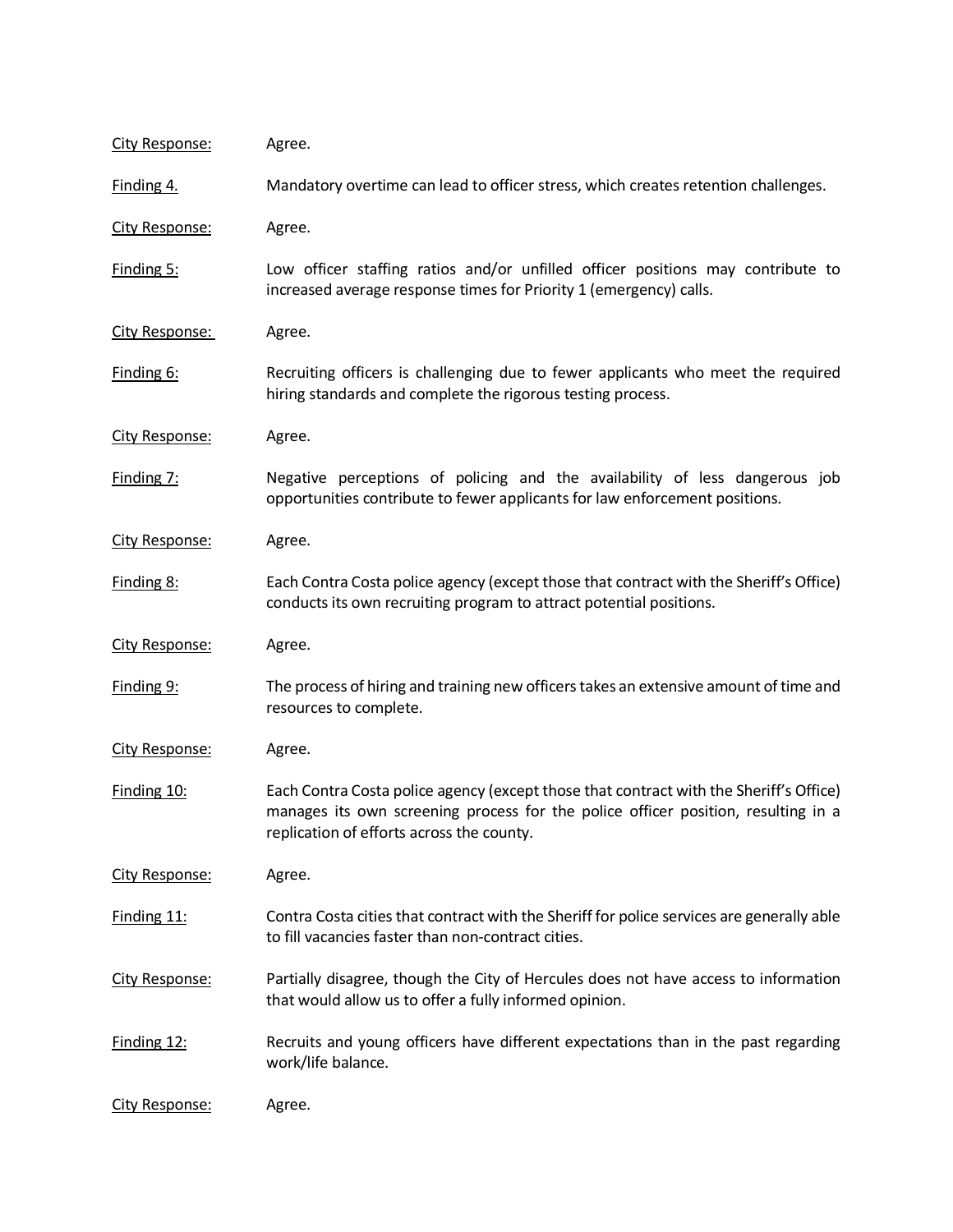| Finding 13:    | Recruits and young officers' expectations about work/life balance contribute to the<br>challenges of officer recruitment and retention. |
|----------------|-----------------------------------------------------------------------------------------------------------------------------------------|
| City Response: | Agree.                                                                                                                                  |
| Finding 14:    | Wellness and Employee Assistance Programs offered by Contra Costa police agencies<br>aid retention of police officers.                  |
| City Response: | Agree.                                                                                                                                  |

## **RECOMMENDATIONS**

- Recommendation 2. The City/Town Councils of Antioch, Brentwood, Clayton, Concord, El Cerrito, Hercules, Martinez, Oakley, Pinole, Pittsburg, Pleasant Hill, Richmond, San Pablo, San Ramon, and Walnut Creek should consider identifying funds to study the cost/benefit of a countywide screening process for police officer positions, to avoid replication of these steps while allowing each city police department to select and evaluate candidates, by June 30, 2021.
- City Response: This recommendation will not be implemented because it is not warranted or reasonable as the use of a one-size fits all approach does not accommodate the unique nature of the County's disparate communities and hiring for fit and community character are increasingly of greater importantance in the current climate.
- Recommendation 3. The City/Town Councils of Antioch, Brentwood, Clayton, Concord, El Cerrito, Hercules, Martinez, Oakley, Pinole, Pittsburg, Pleasant Hill, Richmond, San Pablo, San Ramon, and Walnut Creek should consider directing their police departments to apply annually, or when offered in 2021, to the Department of Justice COPS Hiring Program, which provides funding for hiring additional officers, by June 30, 2021.
- City Response: This recommendation will not be implemented by the City of Hercules based on current COPS Hiring Program requirements including a local match, the limited 36 month duration of the funding, and the requirement that the officers be retained after the grant period ends.
- Recommendation 4. The City/Town Councils of Antioch, Brentwood, Clayton, Concord, El Cerrito, Hercules, Martinez, Oakley, Pinole, Pittsburg, Pleasant Hill, Richmond, San Pablo, San Ramon, and Walnut Creek should consider identifying funds to increase the number of sworn officers to fill understaffed units, such as traffic patrol and school resource officers, by June 30, 2020.
- City Response: The recommendation will not be implemented as the City of Hercules restored a traffic unit in the 2018/19 fiscal year and that continues, and the West Contra Costa